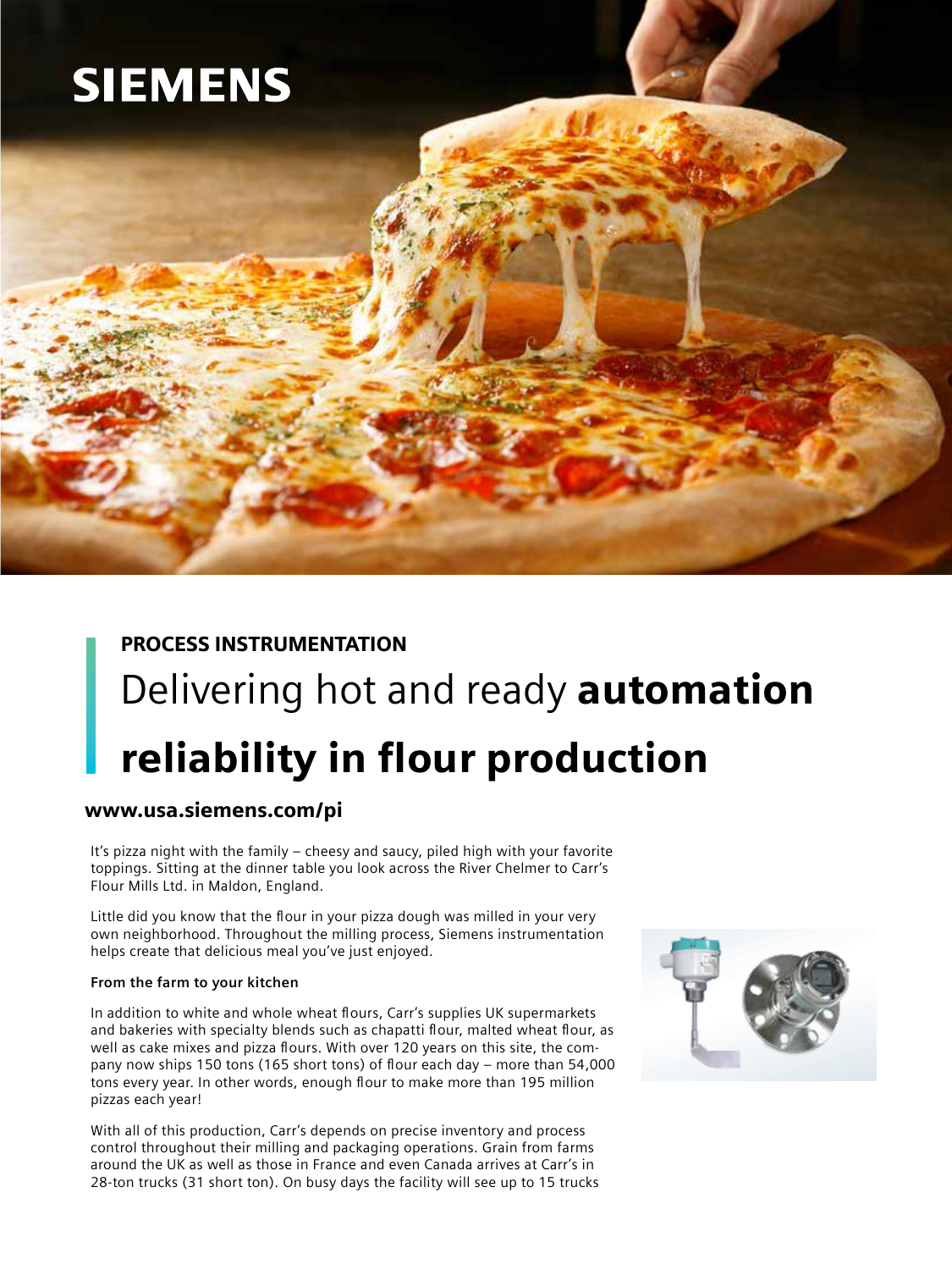

From the raw material storage silos to the dusty midds bins, SITRANS LR560 gives Carr's Flour accurate and reliable level measurement.



SITRANS AS100 acoustic sensor monitors for a no flow situation in the raw material pipe alerting operators of any material stoppages.

unloading their grain into the 62- and 68-ton (68- and 75-short ton) storage silos.

From these storage silos, grain moves throughout the facility to be cleaned and conditioned, broken up by roller mills, and then sieved through a series of sifters to remove impurities and determine the flour's consistency.

After flour is blended, pipes move the finished product to 20 storage silos before the flour is packaged into 5- to 25-kilogram (11- to 55-pound) bags and shipped by truck to customers in the UK.

#### **24-hour flour production**

With the demand for Carr's products, the facility runs 24 hours each day. Since the mill resides in a fairly residential neighborhood, however, trucks only enter the facility during the day. This calls for precise inventory tracking, since technicians don't want to run out of raw grain during the night shift.

Previously Carr's used manual level measurement to monitor inventory. A worker would climb the eight flights of stairs and use a tape measure to manually dip the silos and convert the resulting measurement into a volume of grain. The time this type of manual checking takes adds up every day, week, or year!

With an emphasis on increasing the facility's automation, Carr's Electrical Engineer Harvey Sykes wanted to find a better method of inventory management. Partnering with Siemens via their technical partner Process Instrumentation Sales Ltd., Sykes installed SITRANS LR560 radar transmitter for solids level measurement on top of all 26 silos.

#### **Tricky measurement meets device simplicity**

Fourteen of these silos pose a challenge for any level measurement device: the bottom of each 70-yearold concrete silo has a "cheese wedge" shape, slicing down into a sharp, narrow point. However, with the transmitter's narrow four-degree beam angle, SITRANS LR560 has no trouble measuring into the sharp cone area.

Located away from the silo's fill point, SITRANS LR560 was easy to install and set up, using the device's Quick Start Wizard. The transmitters relay their level readings through a 4 to 20 mA connection to a central location on the ground, where operators can easily monitor grain inventory without climbing a single flight of stairs!

"It's the simplicity of the device combined with the many advanced features SITRANS LR560 offers," says Sykes.

#### **Nothing wasted**

Carr's uses the complete grain – after machinery separates the different parts of the wheat, the leftover wheat midds (also known as millfeed) don't go to waste. Rich in protein, fiber, and phosphorus, the wheat midds become animal feed for local livestock.

The company stores this by-product from the production process in their "midds bins," three connected silos monitored again with SITRANS LR560 radar transmitters. Despite the silos' dusty environments created by the flowing grain particles, the 78 GHz high-frequency transmitter has no problem "seeing" the material and reporting reliable levels to operators.